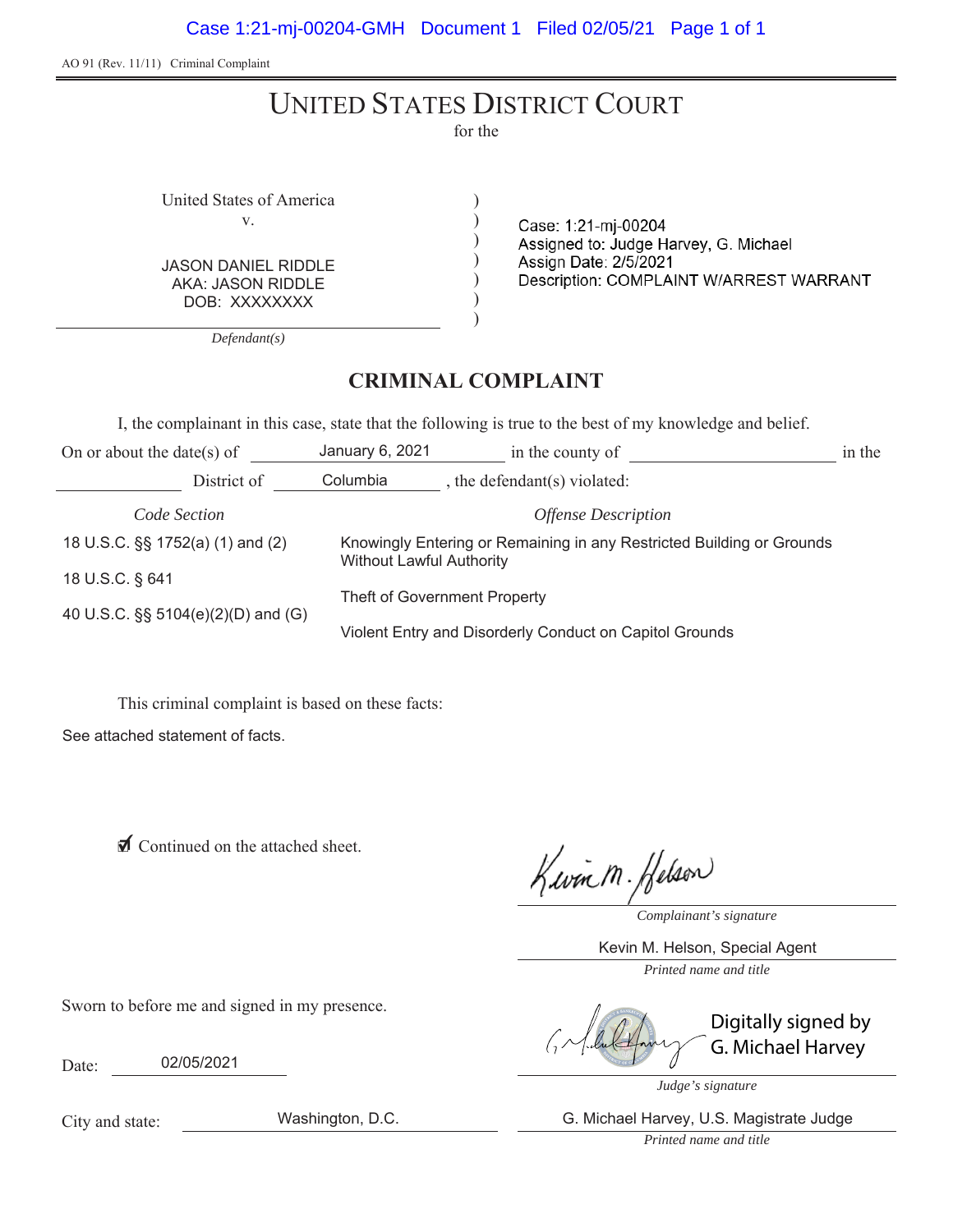# STATEMENT OF FACTS

1. On January 6, 2021, your affiant, Kevin M. Helson, was on duty and performing my official duties as a Special Agent. Specifically, I am assigned to the Federal Bureau of Investigation, tasked with investigating criminal activity in and around the Capitol grounds. As a Special Agent, I am authorized by law or by a Government agency to engage in or supervise the prevention, detention, investigation, or prosecution of a violation of Federal criminal laws.

2. The U.S. Capitol is secured 24 hours a day by U.S. Capitol Police. Restrictions around the U.S. Capitol include permanent and temporary security barriers and posts manned by U.S. Capitol Police. On January 6, 2021, the U.S. Capitol was closed to the public and only authorized people with appropriate identifications were allowed access inside the U.S. Capitol. On January 6, 2021, the exterior plaza of the U.S. Capitol was also closed to members of the public.

3. On January 6, 2021, a joint session of the United States Congress convened at the United States Capitol, which is located at First Street, SE, in Washington, D.C. During the joint session, elected members of the United States House of Representatives and the United States Senate were meeting in separate chambers of the United States Capitol to certify the vote count of the Electoral College of the 2020 Presidential Election, which had taken place on November 3, 2020. The joint session began at approximately 1:00 p.m. Shortly thereafter, by approximately 1:30 p.m., the House and Senate adjourned to separate chambers to resolve a particular objection. Vice President Mike Pence was present and presiding, first in the joint session, and then in the Senate chamber.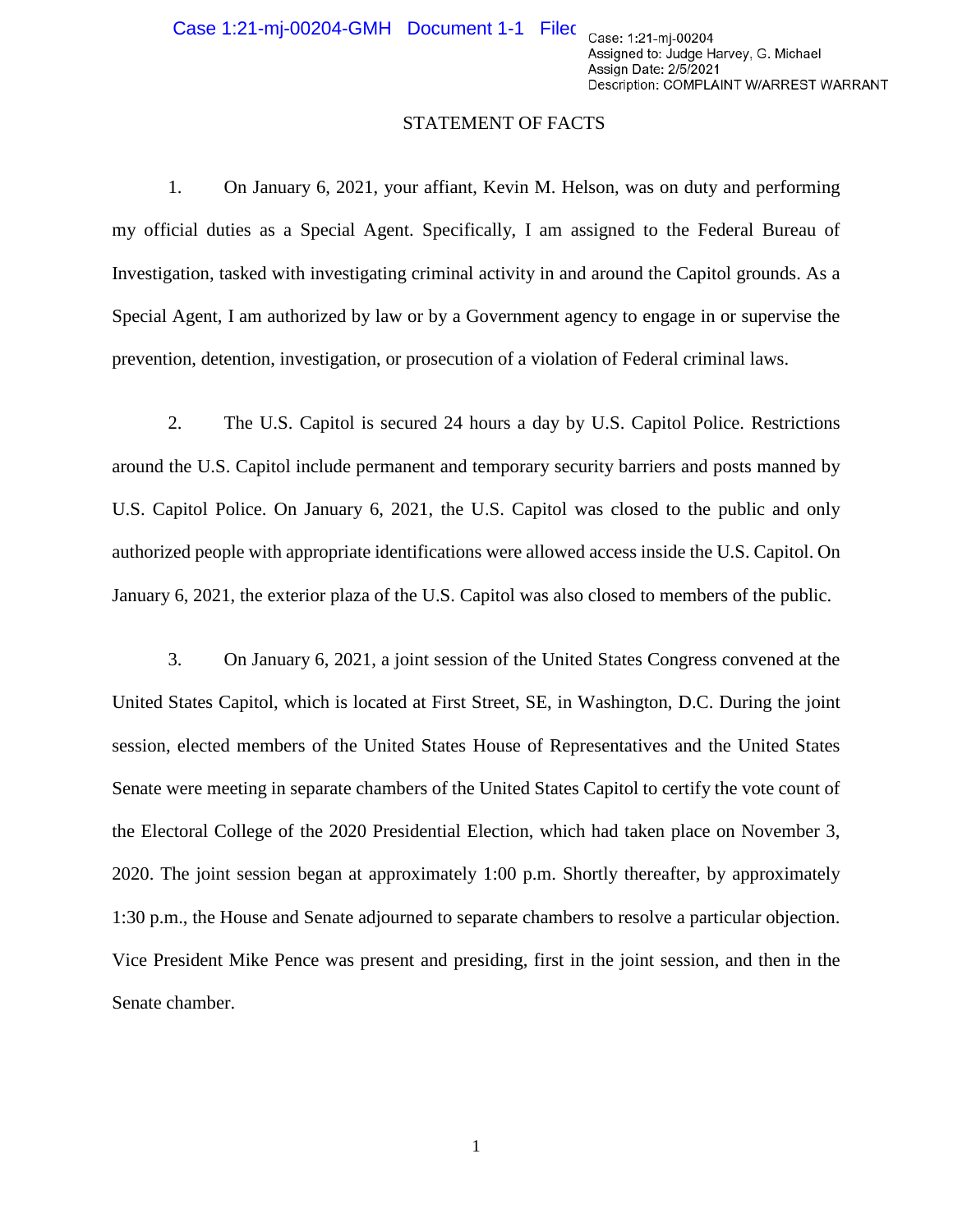# Case 1:21-mj-00204-GMH Document 1-1 Filed 02/05/21 Page 2 of 11

4. As the proceedings continued in both the House and the Senate, and with Vice President Mike Pence present and presiding over the Senate, a large crowd gathered outside the U.S. Capitol. Temporary and permanent barricades were in place around the exterior of the U.S. Capitol building, and U.S. Capitol Police were present and attempting to keep the crowd away from the Capitol building and the proceedings underway inside.

5. At such time, the certification proceedings were still underway, and the exterior doors and windows of the U.S. Capitol were locked or otherwise secured. Members of the U.S. Capitol Police attempted to maintain order and keep the crowd from entering the Capitol. However, shortly after 2:00 p.m., individuals in the crowd forced entry into the U.S. Capitol, including by breaking windows and by assaulting members of the U.S. Capitol Police, as others in the crowd encouraged and assisted those acts.

6. Shortly thereafter, at approximately 2:20 p.m. members of the United States House of Representatives and United States Senate, including the President of the Senate, Vice President Mike Pence, were instructed to—and did—evacuate the chambers. Accordingly, the joint session of the United States Congress was effectively suspended until shortly after 8:00 p.m. Vice President Pence remained in the United States Capitol from the time he was evacuated from the Senate Chamber until the sessions resumed.

7. During national news coverage of the aforementioned events, video footage which appeared to be captured on mobile devices of persons present on the scene depicted evidence of violations of local and federal laws, including scores of individuals inside the U.S. Capitol building without authority to be there.

2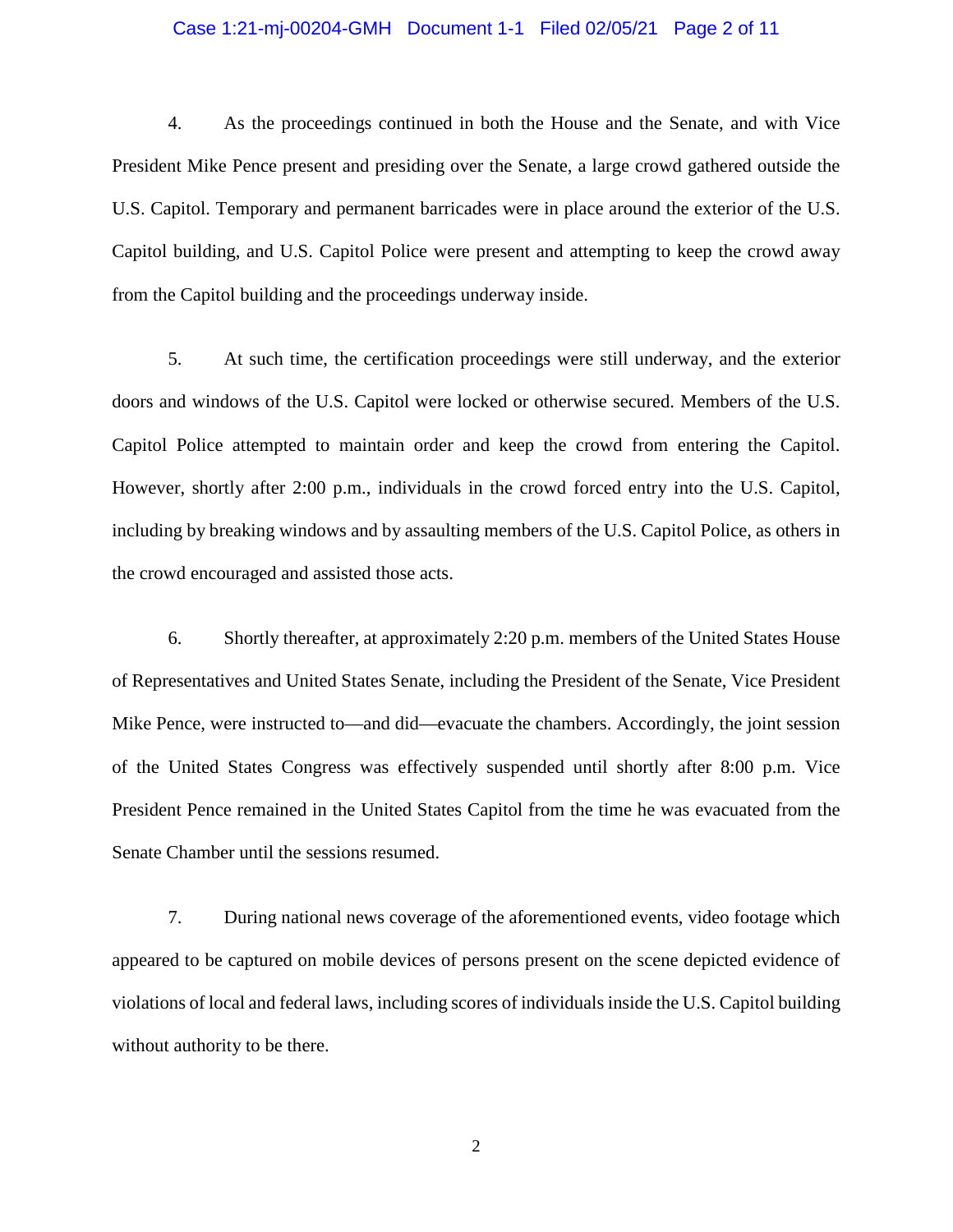# Case 1:21-mj-00204-GMH Document 1-1 Filed 02/05/21 Page 3 of 11

8. Following the events on January 6, 2021, the Federal Bureau of Investigation (FBI) received tips at the FBI National Threat Operations Center (NTOC) from individuals who reported they had observed a media interview of Jason RIDDLE by NBC10 Boston during which RIDDLE admitted to entering the U.S. Capitol on January 6, 2021. During the two minute and forty-two seconds video produced by NBC10 Boston, RIDDLE describes his observation of what other rioters were doing inside the U.S. Capitol by stating, "They were smashing computers, and printers, and breaking things, and throwing papers and lamps around." When asked by the reporter, "Why did you go in?" RIDDLE responded, "I just, I Just had to see it." When asked if RIDDLE regretted it, RIDDLE responded, "No."



9. Later in the interview, a digital image was displayed which showed RIDDLE holding a bottle of wine while standing inside the U.S. Capitol. RIDDLE describes his activities while inside the Capitol by stating that he "poured a glass of wine and watched it all unfold." He also described those he saw committing violent acts, stating, "[t]hose psychopaths going around breaking things and hurting people can rot in hell."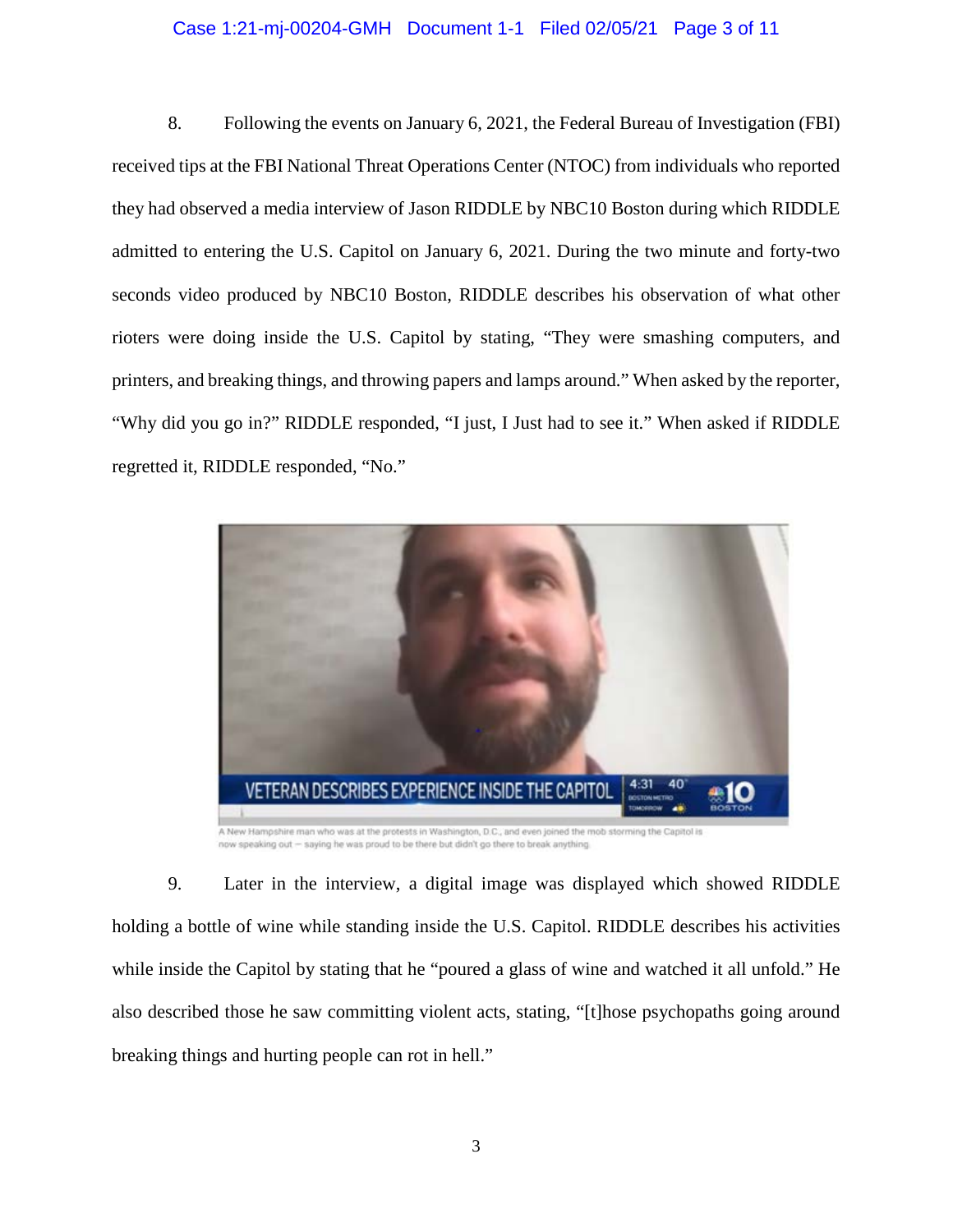# Case 1:21-mj-00204-GMH Document 1-1 Filed 02/05/21 Page 4 of 11

10. RIDDLE provided photos and videos of the events that day to NBC10 News. According to the reporter who spoke with him, RIDDLE stated that he took the videos himself. Some of the video footage depicted a group of protestors outside the U.S. Capitol. RIDDLE also apparently provided NBC10 News with a photograph of himself inside a lawmaker's office, holding a bottle wine he stole.



11. Investigators reviewed video footage and images taken from the U.S. Capitol that day that was submitted to the FBI tip line. Some of the footage captured RIDDLE walking up the steps toward the entrance to the Capitol and taking photographs with his cellular phone outside the Capitol apparently before his entry. At this point, RIDDLE appears to be holding only a cell phone and wearing a red sweatshirt/jacket and a red Trump hat.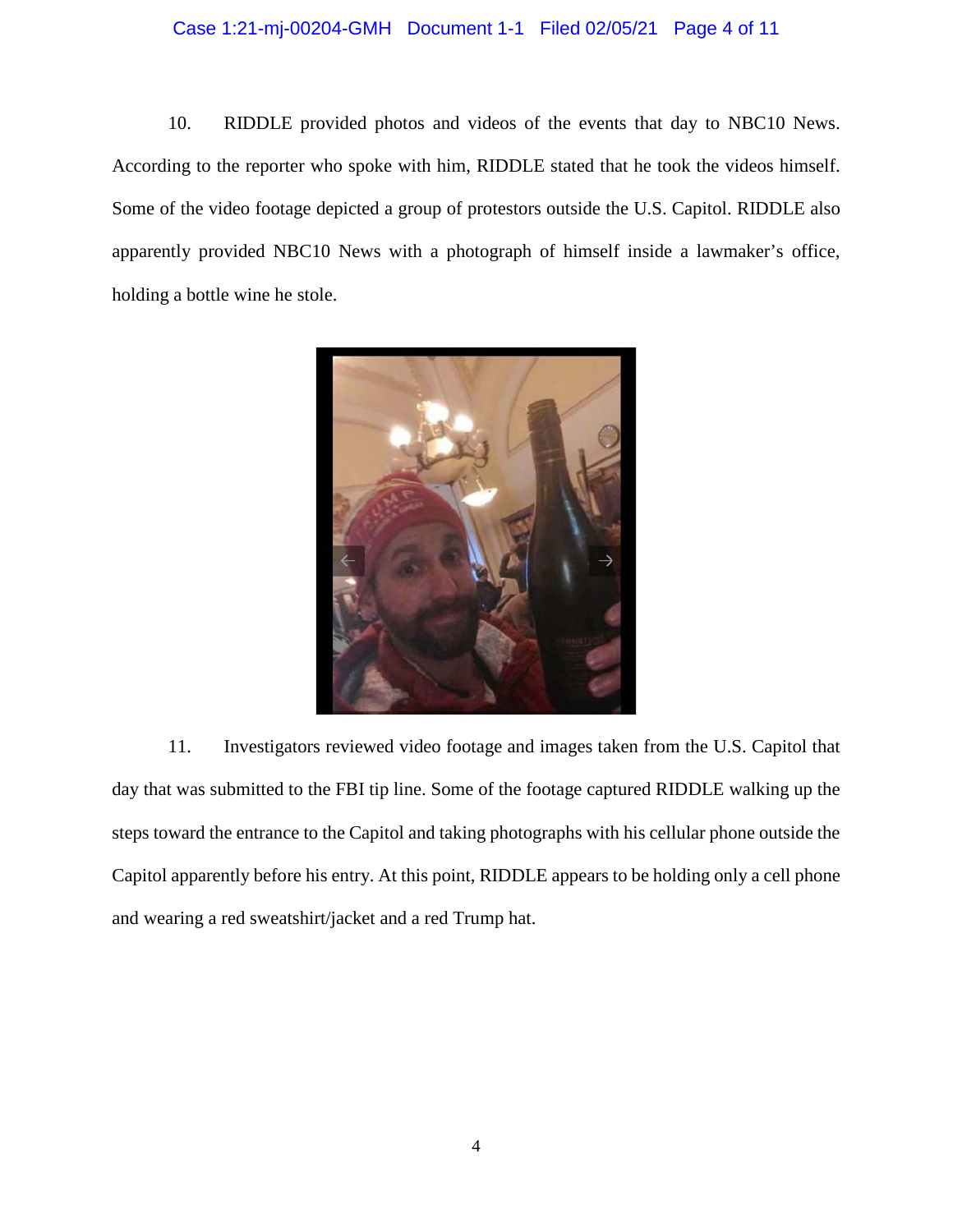

12. At a time consistent with RIDDLE having exited the Capitol, he appears on video again, this time, for the first time, holding a book in his right hand, depicted in the following images below. The book was not seen in images of RIDDLE before he entered the Capitol.



13. On January 22, 2021, FBI Special Agents executed a court authorized Search Warrant on RIDDLE's registered address, located in Keene, New Hampshire, for digital evidence of RIDDLE's participation in the January 6, 2021 U.S. Capitol riots to include photos, videos, and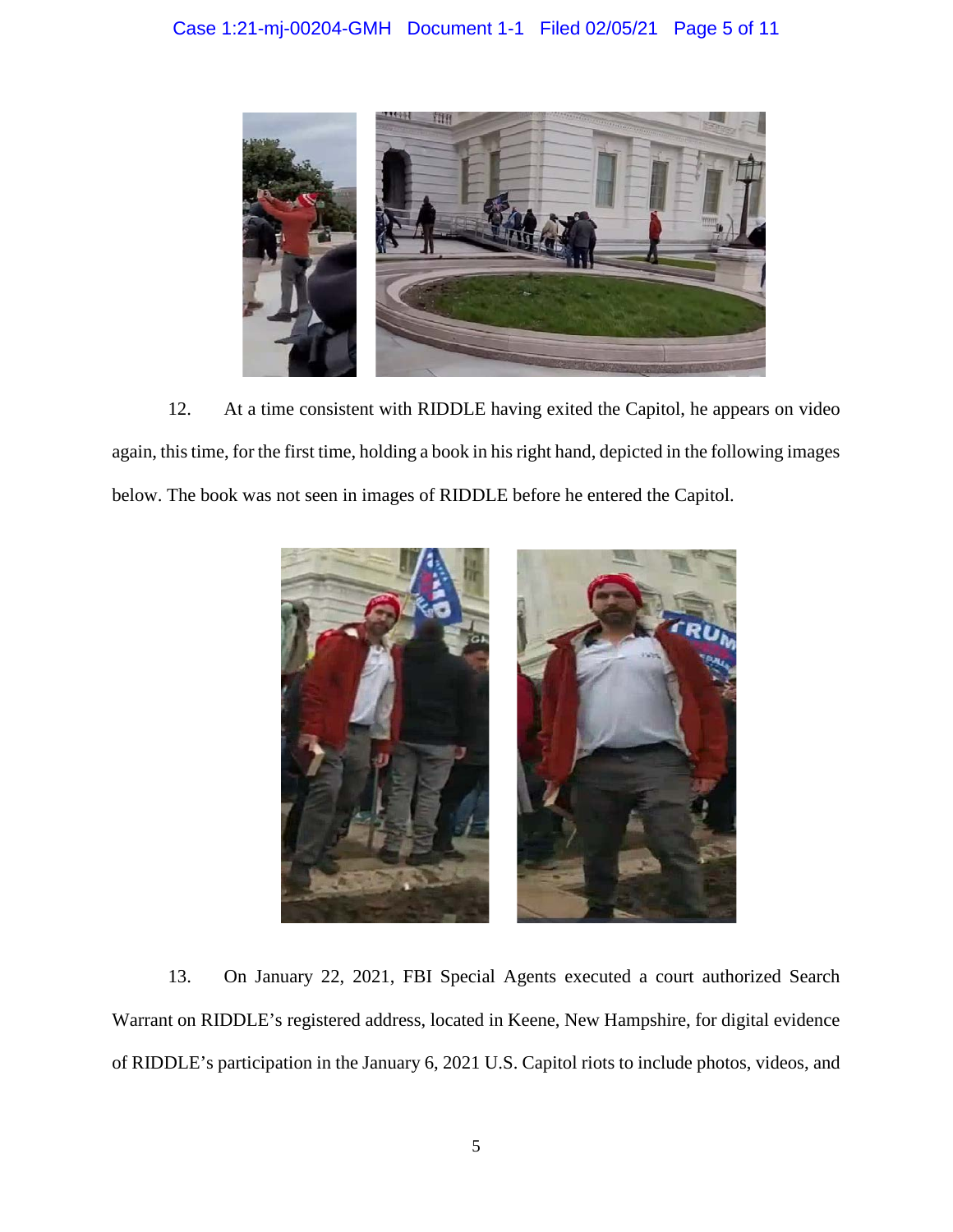### Case 1:21-mj-00204-GMH Document 1-1 Filed 02/05/21 Page 6 of 11

other images. During the execution of the search warrant, RIDDLE agreed to an interview with the FBI agents. RIDDLE was not under arrest.

14. During the interview, RIDDLE admitted to taking an Uber with two friends to the area near the Washington Monument in Washington, D.C., and estimated he arrived around 12:05 pm on January 6, 2021. RIDDLE described his movement from the Washington Monument toward the U.S. Capitol. His two friends did not want to proceed past the barriers and departed to get food. As RIDDLE got closer to the Capitol, he saw police standing in a line. People continued to move and push forward, closer to the Capitol building. One individual continued yelling instructions from on top of scaffolding, such as "move forward" and "keep moving." RIDDLE also described the rioters. RIDDLE stated that he saw many people dressed in military gear such as helmets and body armor, some of whom also had radios. At one point, he saw a man carrying a pitch fork. Another man carried a fire extinguisher filled with mace, which was orange when sprayed and was used against police near the scaffolding. RIDDLE also described the police response. He stated that the police lobbed flashbangs into the crowd, but that simply "fired people up." RIDDLE also stated that a man broke through the fence and people began climbing up the scaffolding. Soon afterwards, RIDDLE stated that he stopped on a small grassy patch, just to the left side of the front of the Capitol. He recalled spending approximately a half hour or so there, taking pictures and making phone calls. He then began to see Trump flags being waved inside the Capitol.

15. During his interview, RIDDLE also described when he and others entered the U.S. Capitol, what he called the "break in." He stated that a group accompanying a "big dude with a cane" made its way to the front. The "big dude."" who was approximately in his fifties, with glasses and a beard, broke a window with the cane and reached in and opened a door. Then people began

6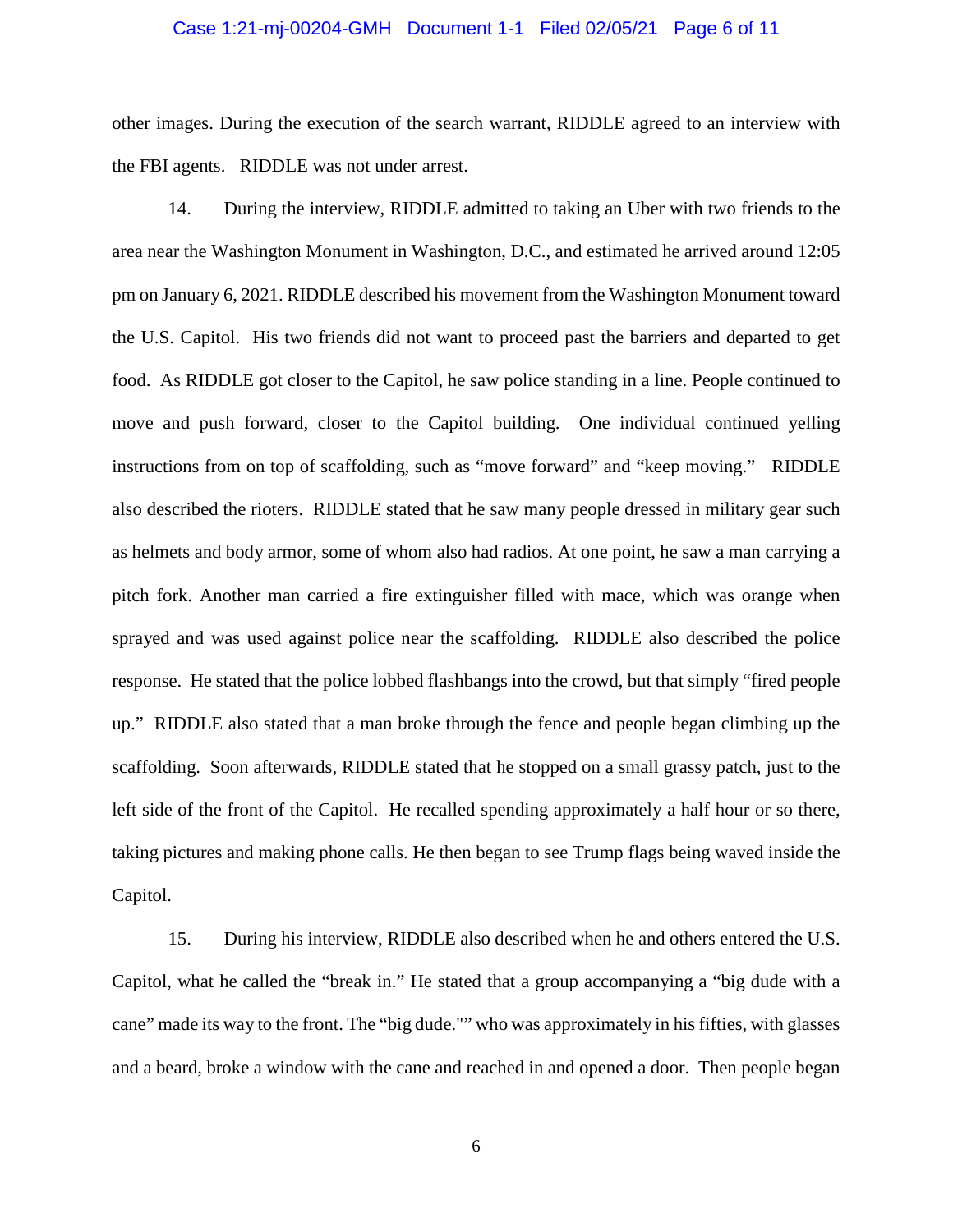#### Case 1:21-mj-00204-GMH Document 1-1 Filed 02/05/21 Page 7 of 11

to rush in. RIDDLE stated that he waited for the initial rush to get by, and then followed and walked into the Capitol. There he saw papers everywhere, people breaking things, and he saw a man smashing printers and computers with what appeared to be a fence pole from the barriers outside.

16. RIDDLE also admitted that he walked into an office and found an open bottle of wine on or in a refrigerator and poured himself a glass. RIDDLE then admitted to drinking the wine and then leaving the office after being told to do so by a police officer.

17. RIDDLE admitted he also took a book from the office where he drank the wine. RIDDLE explained he took the book from a desk, believed it was titled something to the effect of "Senate Chambers" and described it as old looking, bound in reddish-brown leather, and it was "like a dictionary." RIDDLE stated that, shortly after he exited the Capitol, he sold the book to an unknown male individual for \$40. RIDDLE also admitted that he stole a small Fox News football from the same office, but tossed it aside as he exited the Capitol building.

18. RIDDLE also stated that instead of leaving the U.S. Capitol, he continued to proceed into the building and described seeing individuals in body armor moving through the building "with a sense of urgency." RIDDLE noted these individuals communicated via radios and relayed directions to head right or left. RIDDLE explained after about a half hour, he decided to exit the Capitol.

19. RIDDLE also admitted that at some point after the Capitol incident, he had deleted some messages, photos, and videos of his D.C. trip from his phone, during what he termed a "delete frenzy."

20. On January 24, 2021, your affiant obtained surveillance video from the U.S. Capitol. At approximately 2:47:09 pm, as noted by the time stamp located in the upper left corner

7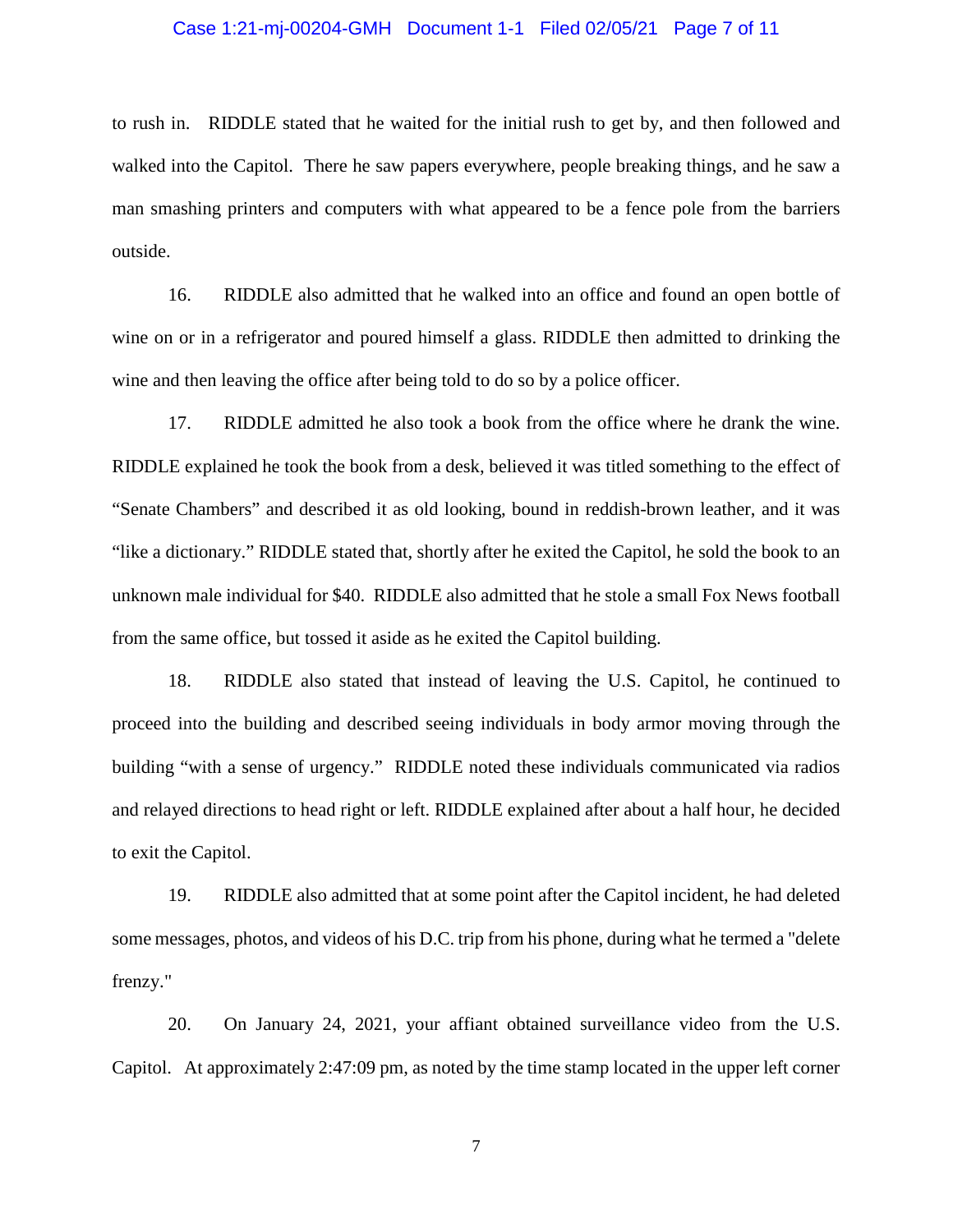# Case 1:21-mj-00204-GMH Document 1-1 Filed 02/05/21 Page 8 of 11

of the video, RIDDLE is observed entering the U.S. Capitol and utilizing his cellular phone to record the rioting underway inside the Capitol. Shortly thereafter, RIDDLE is observed making a right turn into the Office of the Senate Parliamentarian.

21. Further review of the surveillance video reveals RIDDLE leaving the Office of the Senate Parliamentarian after four minutes and twenty-five seconds. As depicted in the screen shots below, RIDDLE is observed standing at the doorway for several seconds before continuing on through the U.S. Capitol.



22. On January 25, 2021, your affiant was provided access to the Office of the Senate Parliamentarian. Witness-1 (hereinafter "W-1"), an employee who works in the Office of the Senate Parliamentarian, viewed the photo RIDDLE took of himself with the wine bottle and made public, and W-1 confirmed that the photo was taken inside the Office of the Senate Parliamentarian. In addition, W-1 explained that the photo was taken from a spot near the refrigerator that housed wine in the Office of the Senate Parliamentarian.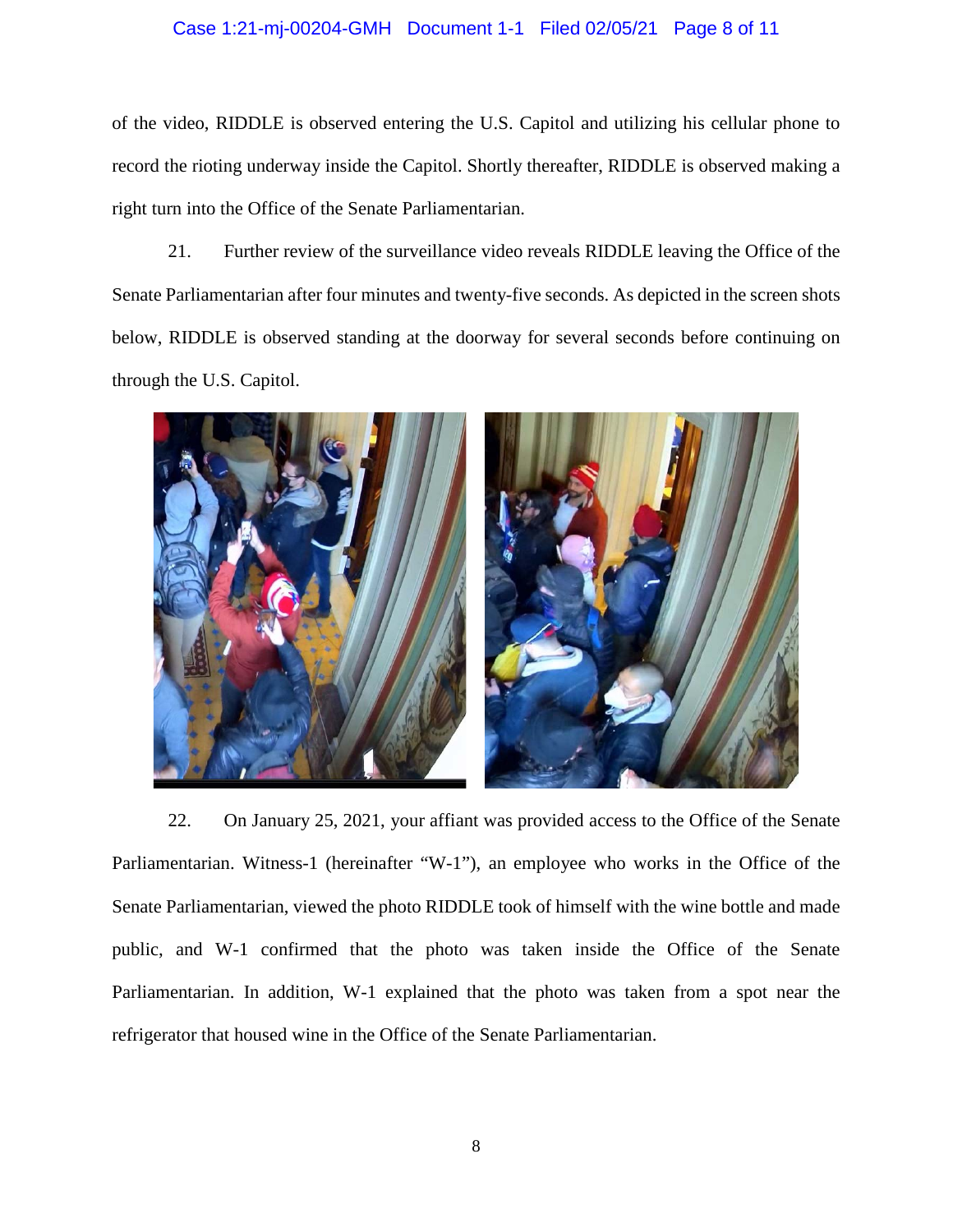# Case 1:21-mj-00204-GMH Document 1-1 Filed 02/05/21 Page 9 of 11

23. On January 30, 2021, your affiant reviewed the digital evidence recovered from RIDDLE's mobile device seized on January 22, 2021. RIDDLE's phone contains several images taken outside the U.S. Capitol and from inside the U.S. Capitol to include the image RIDDLE provided to NBC10 Boston of himself holding a bottle of wine. One image which was located on RIDDLE's mobile device appears to be the "old looking, bound reddish brown leather book" as described by RIDDLE bearing the title, "Senate Procedure." The image appears to be taken outside the U.S. Capitol. After reviewing the below photo, W-1 confirmed that this book is United States Government property belonging to the United States Senate Office of the Parliamentarian.



24. In addition to the above image, RIDDLE photographed other rioters inside the U.S. Capitol during the time they were actively causing destruction and damages of U.S. Government property. W-1 also confirmed that the following photograph recovered from RIDDLE's cellphone was taken from inside the Office of the Senate Parliamentarian.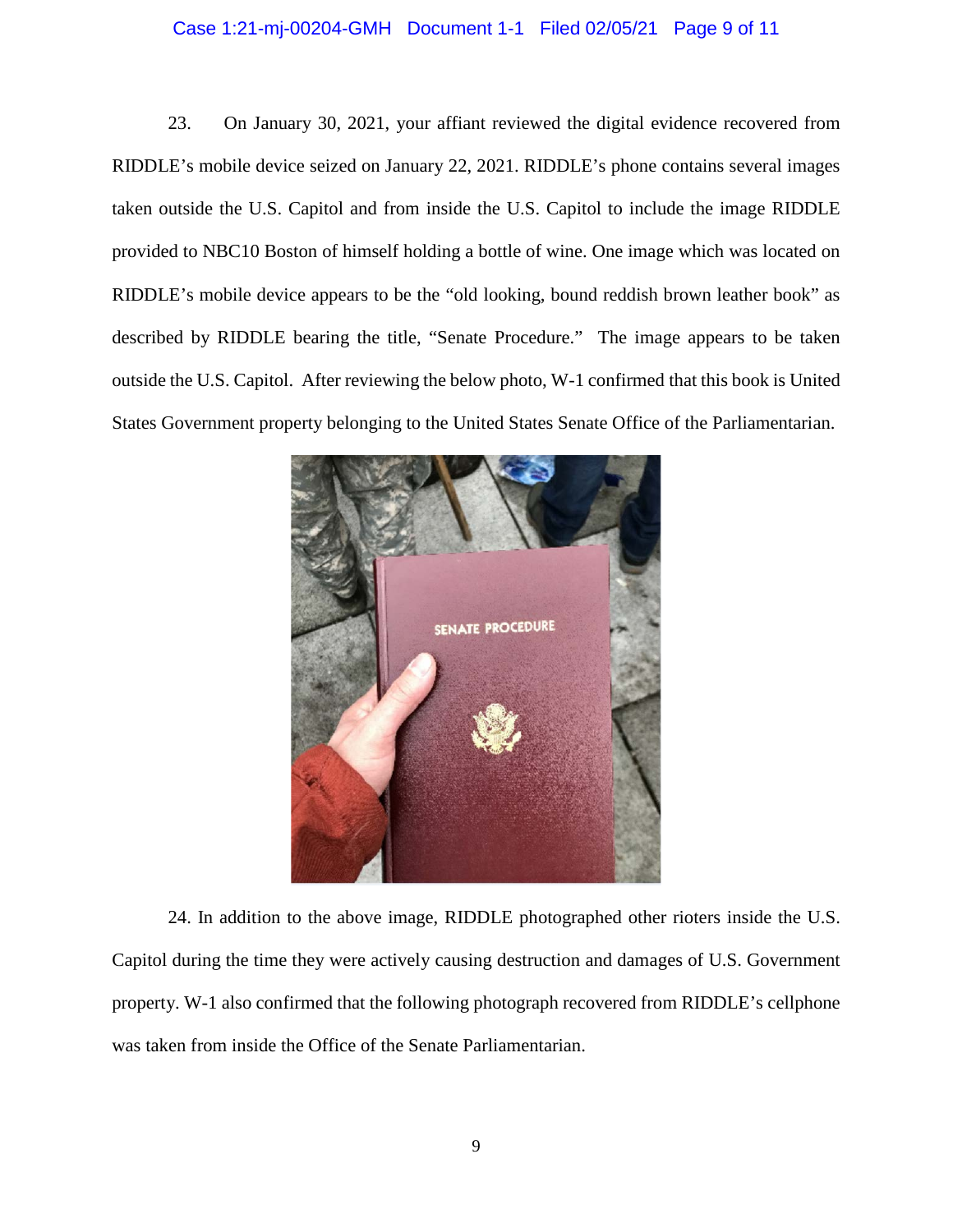

25. Based on the foregoing, your affiant submits there is probable cause to believe that JASON DANIEL RIDDLE aka JASON RIDDLE violated18 U.S.C. § 1752(a)(1) and (2), which makes it a crime to (1) knowingly enter or remain in any restricted building or grounds without lawful authority to do so; and (2) knowingly, and with intent to impede or disrupt the orderly conduct of Government business or official functions, engage in disorderly or disruptive conduct in, or within such proximity to, any restricted building or grounds when, or so that, such conduct, in fact, impedes or disrupts the orderly conduct of Government business or official functions; or attempts or conspires to do so. For purposes of Section 1752 of Title 18, a "restricted building" includes a posted, cordoned off, or otherwise restricted area of a building or grounds where the President or other person protected by the Secret Service, including the Vice President, is or will